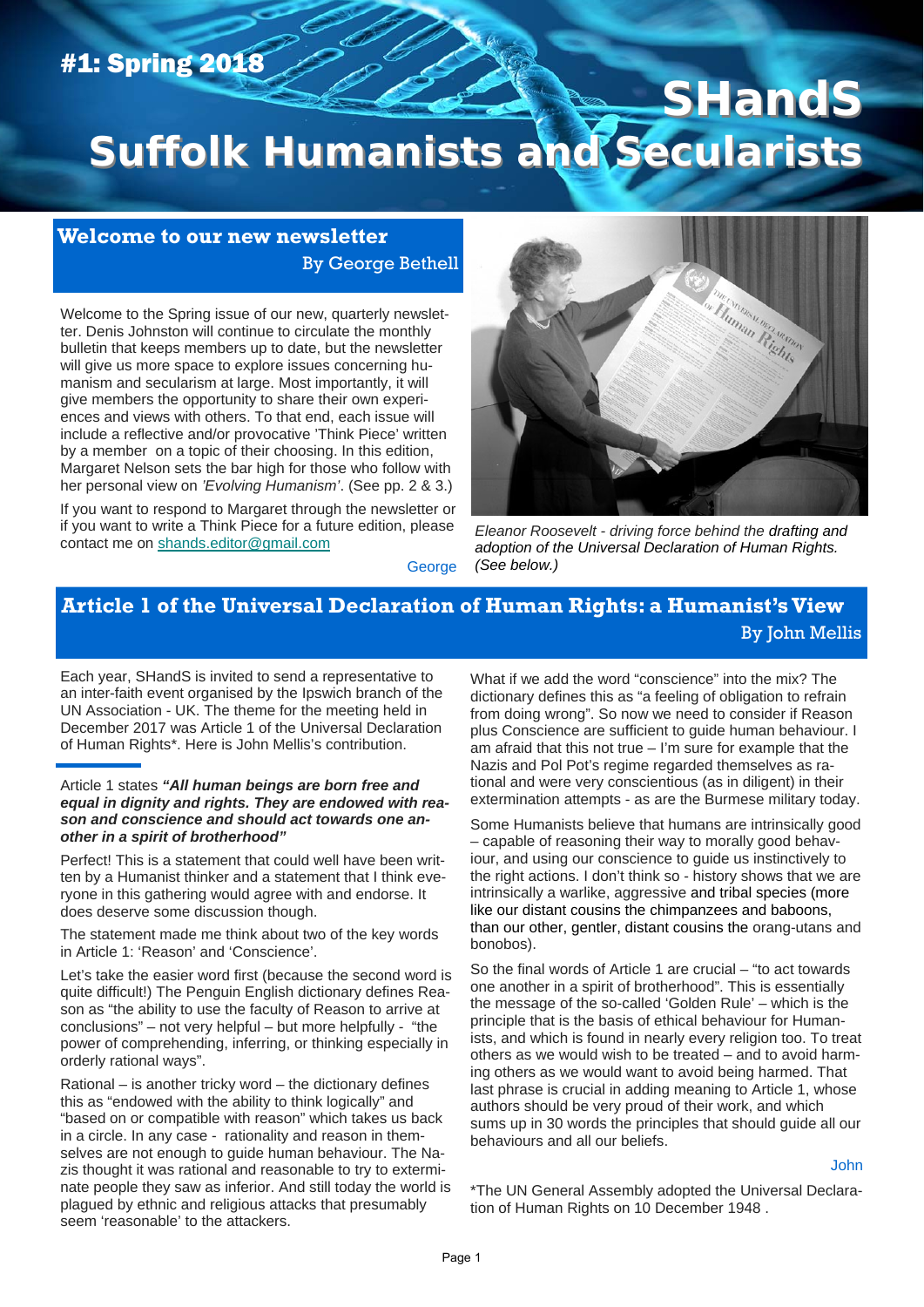## **Evolving Humanism**  A 'Think Piece' by Margaret Nelson

*For those who don't know me, I founded Suffolk Humanists in 1991 after posting a notice on the back page of the BHA's Humanist News. I began conducting humanist funerals the same year and continued until recently, as well as acting as group secretary, public speaker, broadcaster on BBC local radio, and school visitor. I've had a variety of jobs, including farm labourer, interior decorator, and art teacher. Nowadays I'm a full-time procrastinator, cloud-spotter, frugal freethinking feminist and physical wreck.* 

Voltaire said, "*If you wish to converse with me, define your terms.*" Easier said than done. Take humanism. I asked my Facebook friends how they'd define it. Most answers were succinct; others wrote mini-essays. Here's a sample:

- *Belief in humanity, science, nature not mystical god/s.*
- *A choice not to believe in a god (but still respecting other's belief) and having nature and animals on the agenda instead of just thinking about the human race.*
- *A way of living one's life without the need for supernatural help, showing kindness and compassion to all.*
- *A rational, science-based approach to life.*

In my experience, there are almost as many definitions as there are nominal humanists. Humanist organisations offer their agreed definitions. The International Humanist and Ethical Union's Minimum Statement on Humanism is:

*"Humanism is a democratic and ethical life stance that affirms that human beings have the right and responsibility to give meaning and shape to their own lives. Humanism stands for the building of a more humane society through an ethics based on human and other natural values in a spirit of reason and free inquiry through human capabilities. Humanism is not theistic, and it does not accept supernatural views of reality."* 

Humanist publications offer more versions. 'What is Humanism?', by the Humanist Philosophers' Group, concludes,

*"If someone were to insist that we summarise our account in the form of a definition, perhaps the best that we could offer would be something like this: Humanism is an evolving tradition of thought which starts from the rejection of religious belief and attempts, through rational argument and debate, to work out the positive implications of that starting point.* 

#### *If you accept that starting point and want to be involved in that on-going debate, you are probably a humanist."*

Does that help? Maybe there isn't a single right answer, but I've come across some wrong ones, such as the nonhumanists who've criticised us as centred on humanity, ignoring other species. There are some I regard as the cuddly humanists, who think of humanism in terms of being good and kind, but not much else. I've avoided describing myself as a humanist as I've grown older, except in the context of ceremonies. The trouble with labels is that most people have pre-conceived ideas about what they mean, and they may not mean what you mean. However, my answer to the question "What is Humanism?" on my death blog1 includes:

*"For humanists, religion is an irrelevance. Throughout recorded history, there have always been people who've considered the human predicament without reference to supernaturalism, basing their decisions, actions and opinions on reason and experience. Humanism isn't equivalent to religion—a 'lifestyle' for non-believers—and you don't become a humanist by paying a subscription or simply saying that you are one. That's too easy. How you think and behave is what matters. Humanists are curious, always ready to learn and to change their minds. They ask a lot of questions, including, "What would the world be like if everyone did as I do?"* 

There's a strand of humanist thinking that places great emphasis on science, particularly rehearsing the old argument about creationism versus evolution. A preoccupation with science can be rewarding and although it may be relevant to humanism, it's not an exclusively humanist way of thinking. Many educated atheists, particularly the anti-theists, favour it too. Atheists reject religion, but you can't assume anything about an atheist's values or behaviour from knowing that. To try to understand the way of the world and our place in it we need to know much more.

Is it sufficient to say, "I'm a humanist", and leave it at that? Or is being a humanist about doing, rather than just being? I'd say it is. As an ethical life stance, it behoves humanists to attempt to leave the world a better place, however small our contribution to the greater good might be. Our critics, the short-sighted or malicious ones, will point at religious social welfare and aid organisations and ask what we do. As we don't have a high profile, apart from with our ceremonies, it's assumed that we do nothing but talk amongst ourselves. Successful aid organisations don't ask about your religion when you join them. People of all religions and none work together in all sorts of statutory and voluntary bodies harmoniously. Humanists I've known for years have quietly gone about doing good in a variety of ways, either individually or collectively. True altruists don't boast about their work; they just get on with it.

There was an Ipswich humanist group about fifty or sixty years ago, I was told by one of its members. It was a small, monthly discussion group. I don't know how long it lasted. Its members didn't get involved in local campaigning or other activities. I imagine that, at that time, it would have been more difficult to do so than when our group started.

 When I began conducting funerals, most people expected to have a religious funeral, whether they were religious or not, and the local clergy were proprietorial over the use of the facilities owned by the Borough of Ipswich, which had a user group of Anglican clergy, non-conformist ministers, funeral directors and local councillors. I was regarded with suspicion by some of its members. The borough's crematorium and cemeteries are publicly owned, for the use of anyone. Despite this, someone had taken it upon himself to conduct a dedication ceremony at the Old Cemetery Chapel, a small building in the middle of the cemetery. As far as the clergy were concerned, this made it like a church, complete with free-standing crucifix. The first time I used the old chapel for a funeral ceremony, before an interment nearby, I heard that ecclesiastical feathers were ruffled. Would I perform it in some sort of pagan gown, like a white witch? Would it be anti-religious? Would I somehow contaminate the building?

Attitudes have changed. Atheism is no big deal any more. Most people will tell you that they've either been to a humanist funeral, or they know someone who has.

<sup>1</sup> http://deadinteresting.blogspot.co.uk/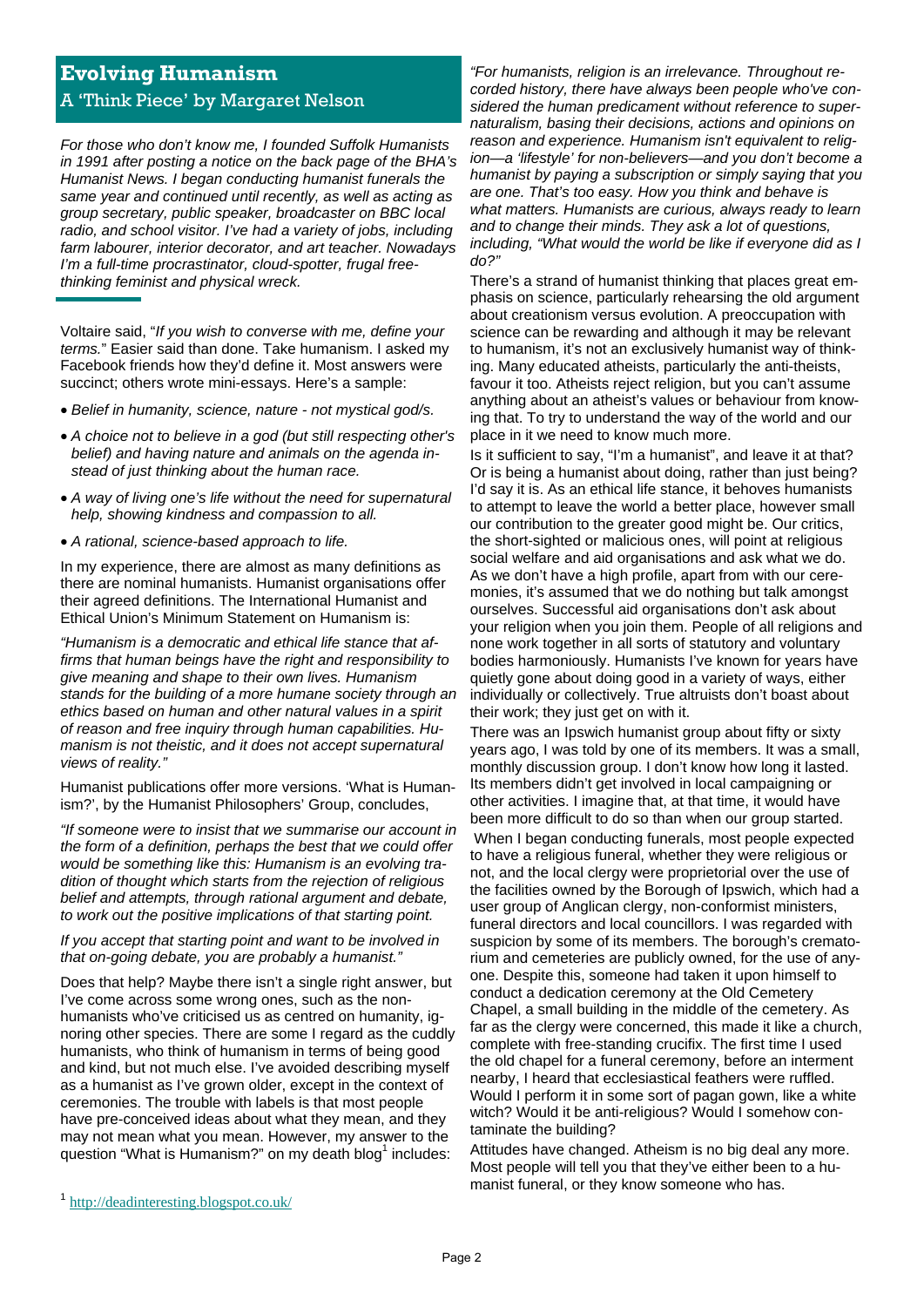Despite their efforts to take control of more schools, religious organisations have failed to make most children believe in their god. If anything, it's been counter-productive. During one school visit, a young man took me aside to tell me that he thought he was a humanist too, now he knew what it meant, and that he hated feeling got at by the religious speakers who'd previously visited. On another visit, to a Suffolk sixth form, I did a quick straw poll to find out how many of the young people were religious. Only two or three said that they were. Various research programmes, from one conducted by the University of Manchester some time ago to the church's own surveys and the government's social attitudes surveys have shown that the younger you are, the less likely you are to be religious. The Church of England is likely to fizzle out with its oldest parishioners.

Yet, as successive group committee members have wailed, we can't attract young people to our numbers. Why would we? They're unlikely to be interested in an evening discussion group about Voltaire, the Ice Ages, or Scientology, however keen some of you might be. Young people are concerned about ethical issues and some will join campaigning organisations, but they do their socialising together, with their own age group, or through social media. I wouldn't worry about it. If you enjoy socialising with fellow humanists, carry on. If you'd like to campaign on a variety of issues, there are Humanist UK campaigns, detailed on their website<sup>2</sup>, and Humanists for a Better World, which has a group on Facebook. They wave a humanist banner on national demonstrations and all sorts of other things. They say,

*"Humanists for a Better World provides a network for UK humanists who'd like to share information and take individual and/or collective action on international ethical and sustainability issues such as peace and international cooperation, global justice, climate change and the environment."* 

But if you're already busy doing something useful, carry on, and more power to your elbow. Even writing letters or emails can help to make a difference.

<sup>2</sup> https://humanism.org.uk/about/h4bw/

Margaret

# **Sentientism - the next step?**  By George Bethell

On the evening of February the 8th, I, along with hundreds of others, packed the Logan Hall in London for Humanists UK's Darwin Lecture for 2018. The topic was 'The Evolution of Human Morality' and it was delivered by evolutionary psychologist Dr Diana Fleischman. It was an interesting lecture during which Dr Fleischman revealed that she is an active 'sentientist'. That is, she adopts a Utilitarian approach not just to the happiness of her fellow humans but to all sentient creatures, i.e. all animals that can experience pain and suffering. When pressed as to the limits of this, Dr Fleischman admitted that she is currently "a bivalve vegan" in that she will eat mussels and clams but nothing with a more developed nervous system!

You can find a more detailed summary of the lecture on the Humanists UK website: https://humanism.org.uk/

PS - I'm tickled by the idea of a vegan called Fleischman.

George

# **On a visit to the Ipswich Quakers**  By Richard Layton

*A personal response following our visit in January, 2018 to the Ipswich Meeting of the Religious Society of Friends (Quakers) in Britain*

> The Quakers exercise a choice, Of deities they heed in awe; Creator God's commanding voice, Or 'inner voice' within their core? Was Jesus Christ the Son of God, Or rabbi in mere mortal form? His views on slavery now seem odd, Despite them being, then, the norm! Thus moral laws for all time based, On dogma from the Iron Age, Should not just blindly be embraced, And locked inside an iron cage.

'Peace vigils' won't prompt war to cease, As such ignore the roots of war; Most *Homo sapiens* want peace, As they abhor the blood and gore. Is conflict thus where we take aim, To contradict our 'conscience guide'? Or is society to blame? A truth religion tends to hide! It's said that every 'son of man', Should heed another's point of view; But with no real debate, how can, The human race decide what's true?

Richard

### **Did you know...**

Unlike Bryant and May, Barclays Bank, Cadbury, Clarke's Shoes, and many other businesses, the Quaker Oats Company has no historical links to the Religious Society of Friends. They appropriated the iconic Quaker Man image to suggest the purity of their product and the honesty of their company. (Quaker Oats is now part of the PepsiCo Group.)



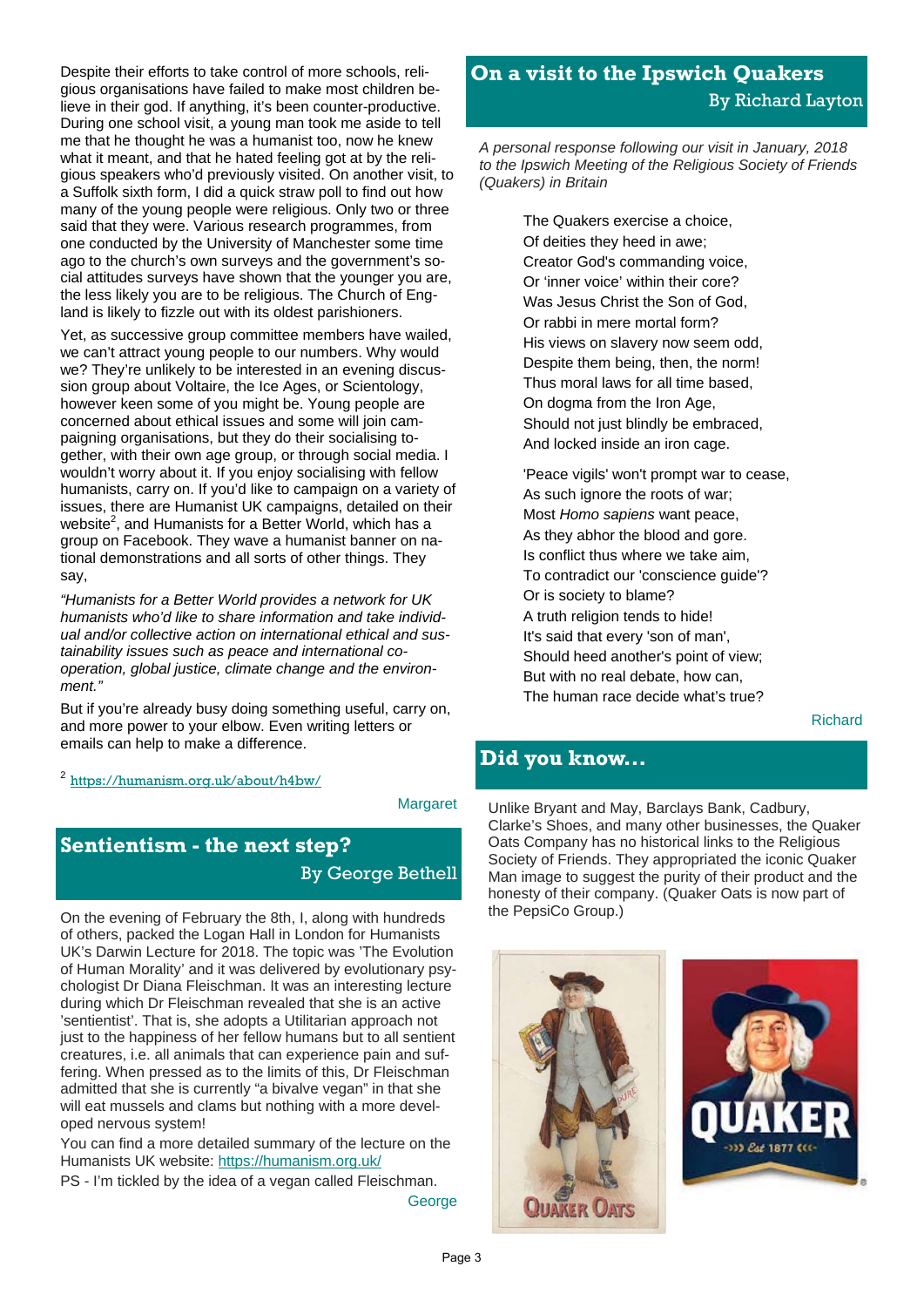#### **Collective Worship and RE in Schools: How did we get here?**

#### by Denis Johnston

How can it be that schools are required to have a "daily act of worship" when over half the population claims to be nonreligious and fewer that one in twenty are church-goers? How is it that whilst Religious Education (RE) is a compulsory subject in schools it is not part of the National Curriculum? And why do some schools follow a county based curriculum whilst others can 'do their own thing'? To understand how we got here we need to see how the interplay between Church and State has impacted upon education in England over the centuries.

In these British Isles there are records of schools that existed at the beginning of the  $6<sup>th</sup>$  Century. These were invariably attached to churches and they continued to grow throughout the Middle Ages. By the  $17<sup>th</sup>$  century these were known as 'Latin Grammar Schools' because they served the merchant classes who used Latin as the language of international trade. These 'grammar schools' were only available to a tiny proportion of the population – a situation that did not change until the industrial revolution took hold towards the end of the 18<sup>th</sup> Century. The expansion of education was driven by two key factors. First, new industries required workforces that were literate and numerate. Second, cities saw an influx of poor, unemployed agricultural workers. As a consequence, crime rates soared causing alarm amongst the great and the good in the towns, parishes and shires. One part of the solution was to establish 'Sunday Schools' to reform the 'deserving' poor by instilling their children with discipline. These schools were extremely successful and by 1785 more than 250,000 children were regularly attending for four or five hours a week.

In 1811 the *'National Society for Promoting the Education of the Poor in the Principles of the Established Church in England and Wales'* was founded. Its aim was that "the National Religion should be made the foundation of National Education, and should be the first and chief thing taught to the poor, according to the excellent Liturgy and Catechism provided by our Church." 'National Schools' were soon educating almost a million young people. Their focus was unashamedly religious and moral education: reading and writing were only included as far as they supported this aim. In 1833, the State began to make small grants to national schools but demanded a broader curriculum including reading and writing in return . This encouraged the teaching of reading and writing on weekday evenings with 'spiritual values' being taught on Sundays. Only a minority of children received this rudimentary education but, in 1869, the National Education League (NEL) began its campaign for free, compulsory and non-religious education for all children. The NEL was strongly opposed by the Sunday School authorities but supported by the many new industrialists who recognised that mass education was vital to their businesses. These industrialists wanted a much broader educational base but didn't want to pay for it. At the same time, the government didn't want to have to shell out for building new schools when there were already many suitable buildings - albeit inconveniently owned by the churches. The upshot was that in 1870 the Elementary Education Act (Forster's Education Act) was passed to provide schooling for all children between the ages of 5 and 12 through a 'dual system' - the existing church schools (now partially state funded) would run in parallel with state schools run by newly formed 'School Boards'.



*The crest of Argyle Street School established under the Ipswich School Board, 1872. Seen something similar? Please send a photo.* (shands.editor@gmail.com)

In the run up to this bill the role of 'Religious Instruction' was hotly debated. Forster's solution was to require the teaching of RE in all state schools but with decisions as to the extent and nature of the subject left to local School Boards (upon which church representatives were given leading roles). The legacy of the 1870 Education Act remains strong. The Act's two main features (compulsory RE in state-aided schools and a role for local authorities in determining the syllabus) still feature today as do two other notable elements: a 'Conscience Clause' allowing parents to withdraw their children from RE classes and the 'Cowper-Temple Clause' determining that RE must be non-denominational in nature.

The dual system continued until 1902 by which time there was bitter rivalry between a well funded School Board system and the grant-aided church based system. The latter was stronger in rural towns and villages but here populations were rapidly diminishing. In cities and large towns, School Boards flourished with many church schools surviving because of the religious zeal of their adherents rather than their academic success. Internationally, Britain's industrial leadership was being challenged by Germany and the USA. In comparison, British education was seen to be inadequate and fragmented and the remaining small church schools that were widely recognised as being a significant. However there was reluctance do anything about them. This was not just because their existence relieved the burden on the state budget but also because the number of Roman Catholics had grown substantially and their schools were totally controlled by their church with almost all the funding coming from their members - most of whom were poor. Roman Catholic schools wanted to be treated similarly to the other church schools but idea of the state paying more "to fund Rome" was anathema to the majority. Something had to be done and in 1902 a bill was passed sharing responsibility so that all church schools would retain responsibility for their school buildings whilst other costs (teachers salaries, etc.) would come from the public purse.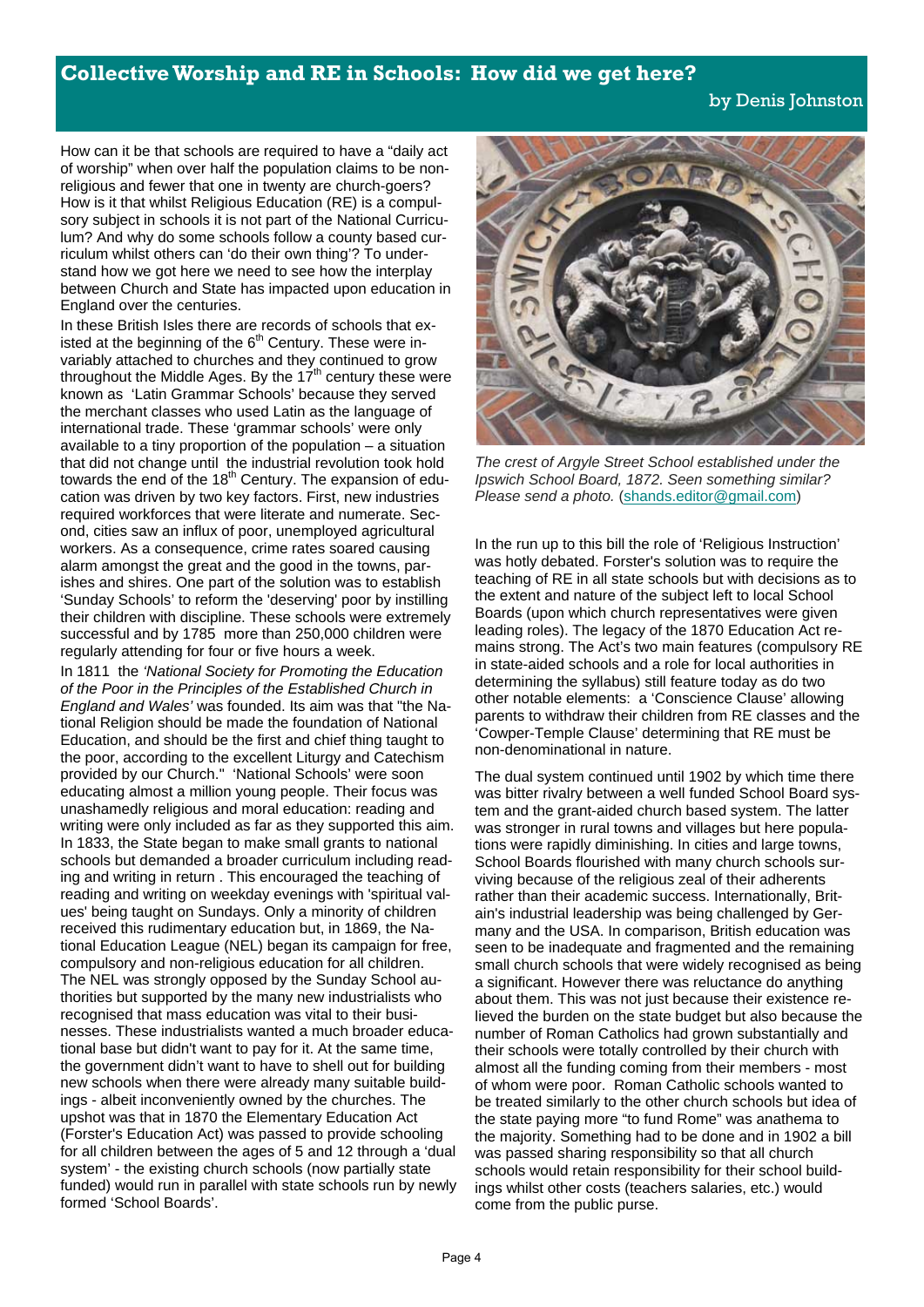Everyone should have been happy. The established church retained property and influence; Roman Catholic schools were now (almost) on a par with the Anglican schools; and the non-conformists were happier now that their education was under public control. Of course it wasn't all sweetness and light and in the following years there were many attempts to change things. The outbreak of the first and second world wars halted any significant reforms although between the wars there were some proposals to implement 'comprehensive systems' based on the principle of equality of opportunity. Viewed as 'ominous' by churches, these were disregarded.

With R A Butler's 1944 Education Act, RE once again became a Parliamentary issue . This brought 'faith schools ' fully into the state maintained sector but still allowed them to discriminate in the selection of teachers and staff. It also attempted to reconcile the religious issues that had again intensified since the start of the dual system. In particular there was contention over what form worship should take in state schools as the Anglican view was very different from that of the non-conformists. In the end it was agreed that "a daily act of collective worship of a broadly Christian nature" would suffice and be compulsory in all schools.

For hundreds of years, educational progress in the UK has been punctuated by challenges and counter-challenges between church and state. It is a history of compromises that has resulted in a fragmented system that still privileges some children at the expense of others. It has resulted in the bizarre situation where, in 2004, Ofsted reported that 76% of state schools were failing to comply with the collective worship requirement and were, *de facto*, breaking the law (Ofsted report). It has also contributed to the reemergence of faith schools not only risking radicalisation but also jeopardising the breadth and quality of teaching. There may be some hope. In 2015, a document produced by the Westminster Faith Debates released a report "A New Settlement: Religion and Belief in Schools"<sup>1</sup>. Involving consultation across faith and educational organisations, its first recommendation was that the requirement for collective worship be abolished. Although it still favoured the perpetuation of faith schools it also recommended that there be a single national curriculum for 'Moral and Religious Education' that would be acceptable to all. That would be progress of a sort… but I am not holding my breath.

<sup>1</sup> The report is available from http://faithdebates.org.uk/ research/

#### **On Sugar and Cyanide**

#### By George Bethell

In December, I took part in a conference at Kesgrave High School on the question "Is religion still relevant?" One of the speakers argued that we shouldn't consider the acts of terror committed by groups such as ISIS as 'extreme' but as 'deviant'. In other words, we should not consider their actions as a radical form of Islam but as aberrant behaviour having nothing to do with the tenets of the religion. To get her point across she used this example: "If I put ten spoons of sugar in my tea my behaviour is extreme, but if I put in one drop of cyanide my behaviour is deviant". Like all good aphorisms this one has a seductive, linguistic symmetry and, because it appeals to 'common sense', it also has the ring of truth about it. But beneath the surface it has a fatal flaw – it cannot be applied to those who believe that martyrdom is a virtuous act and one which will be rewarded in the afterlife. From this starting point it is not difficult to build a general case against the sugar and cyanide analogy. However, I prefer to accept the challenge head on and to build a specific refutation. Here goes…

In 1989, Ayatollah Khomeini, the then Supreme Leader of Iran and a prominent spiritual leader for millions of Shi'a, issued a fatwa ordering believers to kill the author Salman Rushdie for his blasphemy in writing the novel The Satanic Verses. The fatwa says, "*I call on all valiant Muslims wherever they may be in the world to kill (Rushdie and anyone involved in publishing the book) without delay, so that no one will dare insult the sacred beliefs of Muslims henceforth. And whoever is killed in this cause will be a martyr…*" Now, imagine that you are a Muslim living in London and you happen to find yourself invited to take tea with Salman Rushdie at, say, The Ritz. You have a small vial of cyanide ready to poison him but you know he is extremely cautious. He will only drink tea from the same pot as you and once you have poured two cups he will choose which one to drink and you will have to drink the other. Your religious duty is clear - you should add the cyanide to the shared pot of tea and drink the fatal brew along with Rushdie. From a religious point of view, this extreme action is far from deviant behaviour - it is not only fully justified but will also win you god's approval. QED?

#### George

Denis

"The moment you declare a set of ideas to be immune from criticism, satire, derision, or contempt, freedom of thought becomes impossible." **Salman Rushdie**



*Right: The proportion of pupils educated in faith schools in England over the period 2000 to 2015. Source: British Religion in Numbers (based on GOV.UK data).*